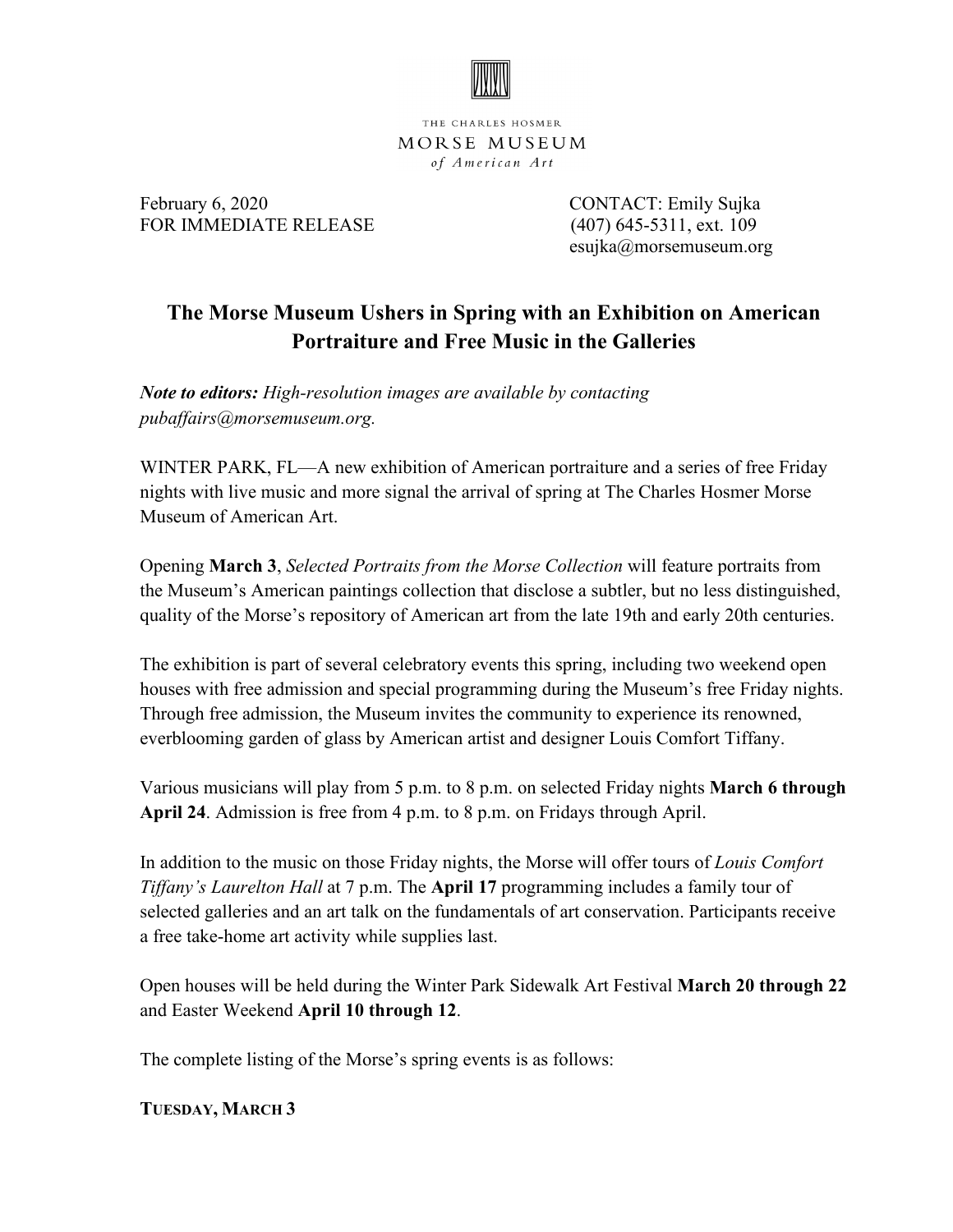Exhibition Opening. 9:30 a.m.–4 p.m. *Selected Portraits from the Morse Collection*. The purpose of portraiture in America shifted in the latter half of the 19th and early part of the 20th century. Portraitists sought to express their subject's individual character rather than simply replicating their physical appearance. In this exhibition, works by Gilbert Stuart (1755–1828), Charles Hawthorne (1872–1930), Cecilia Beaux (1855–1942), and several others are on display from the Morse Museum's American painting collection.

## **FRIDAY, MARCH 6**

Live Music. 5–8 p.m. "48" Strings (harp and violin). Tour. 7 p.m. *Louis Comfort Tiffany's Laurelton Hall*.

## **FRIDAY, MARCH 13**

Live Music. 5–8 p.m. Orlando Violin Music (cello, viola, and violin). Tour. 7 p.m. *Louis Comfort Tiffany's Laurelton Hall*.

## **MARCH 20–22**

Winter Park Sidewalk Art Festival Open House. 9:30 a.m.–8 p.m. Friday; 9:30 a.m.–4 p.m. Saturday; and 1–4 p.m. Sunday. Free children's workshop in Central Park Friday, 10 a.m.–4 p.m.

## **FRIDAY, MARCH 27**

Live Music. 5–8 p.m. Victoria Lynn Schultz Harp Trio (Celtic harp, flute, and violin). Tour. 7 p.m. *Louis Comfort Tiffany's Laurelton Hall*.

## **FRIDAY, APRIL 3**

Live Music. 5–8 p.m. Beautiful Music Chamber Quartet (cello, flute, viola, and violin). Tour. 7 p.m. *Louis Comfort Tiffany's Laurelton Hall*.

## **APRIL 10–12**

Easter Weekend Open House. 9:30 a.m.–8 p.m. with live music by Joshua Englert (classical guitar), 5–8 p.m. Friday; 9:30 a.m.–4 p.m. Saturday; and 1–4 p.m. Sunday.

## **FRIDAY, APRIL 17**

Live Music. 5–8 p.m. Beautiful Music Quintessential Woodwind Quintet (cello, clarinet, flute, horn, and oboe).

Family Tour. 5:15 p.m. Art Talk. 6 p.m. Fundamentals of conservation with Orlando art conservator Diana Galante.

Tour. 7 p.m. *Louis Comfort Tiffany's Laurelton Hall*.

## **FRIDAY, APRIL 24**

Live Music. 5–8 p.m. Beautiful Music Paint It Black Orchestra (bass, cello, flute, and violins). Tour. 7 p.m. *Louis Comfort Tiffany's Laurelton Hall*.

The Morse Museum is home to the world's most comprehensive collection of works by